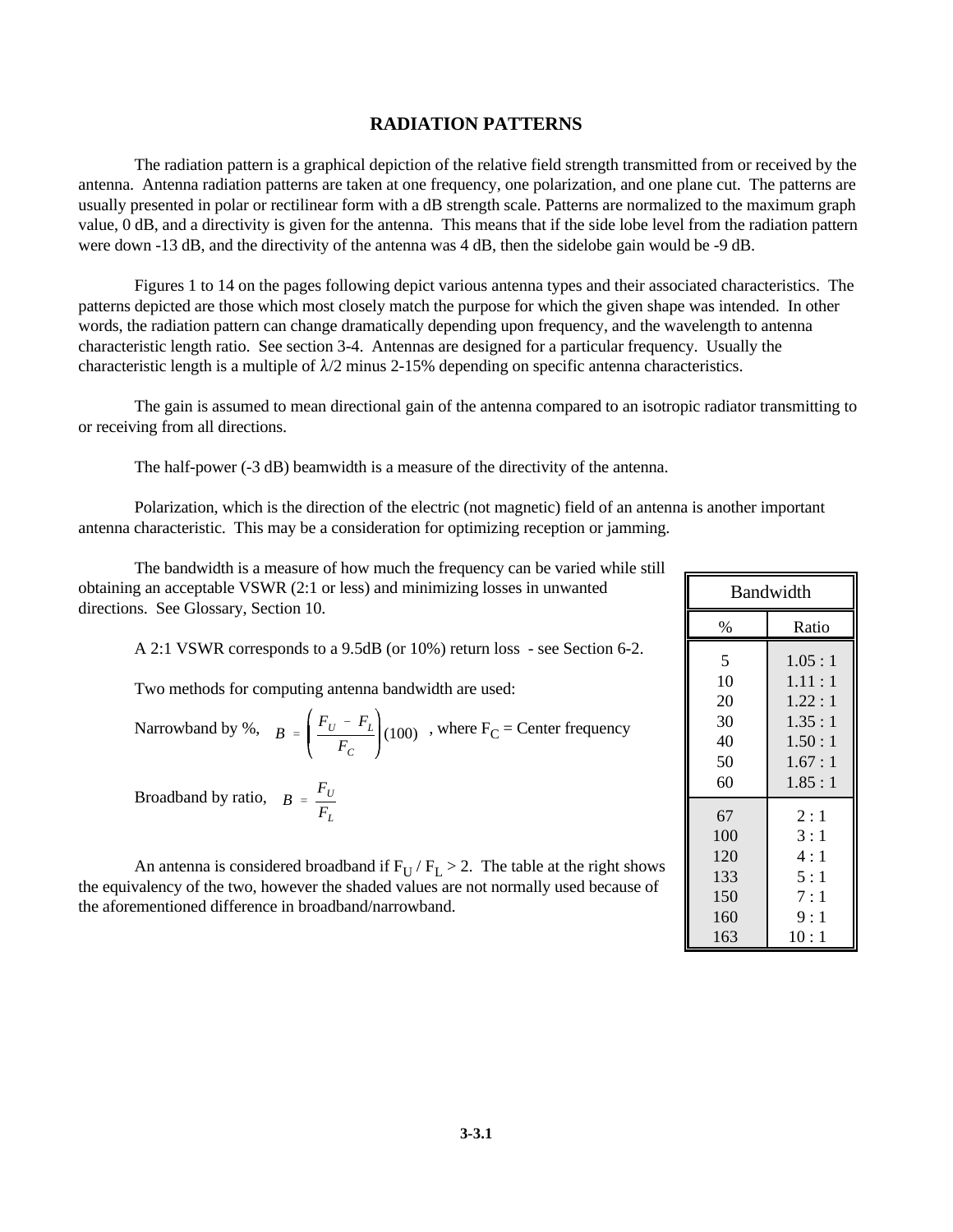For an object that experiences a plane wave, the resonant mode is achieved when the dimension of the object is  $n\lambda/2$ , where n is an integer. Therefore, one can treat the apertures shown in the figure below as half wave length dipole antennas for receiving and reflecting signals. More details are contained in section 8-4.



The following lists antenna types by page number. The referenced page shows frequency limits, polarizations, etc.

| <b>Type</b>                    | Page      | <b>Type</b>             | Page      |
|--------------------------------|-----------|-------------------------|-----------|
| 4 arm conical spiral           | $3 - 3.6$ | log periodic            | $3 - 3.8$ |
| alford loop                    | $3 - 3.4$ | loop, circular          | $3 - 3.4$ |
| aperture synthesis             | $3 - 3.8$ | loop, alfred            | $3 - 3.4$ |
| array                          | $3 - 3.8$ | loop, square            | $3 - 3.4$ |
| axial mode helix               | $3 - 3.5$ | luneberg lens           | $3 - 3.9$ |
| biconical w/polarizer          | $3 - 3.6$ | microstrip patch        | $3 - 3.9$ |
| biconical                      | $3 - 3.6$ | monopole                | $3 - 3.3$ |
| cavity backed circuit fed slot | $3 - 3.9$ | normal mode helix       | $3 - 3.5$ |
| cavity backed spiral           | $3 - 3.5$ | parabolic               | $3 - 3.7$ |
| circular loop                  | $3 - 3.4$ | patch                   | $3 - 3.9$ |
| conical spiral                 | $3 - 3.5$ | reflector               | $3 - 3.9$ |
| corner reflector               | $3 - 3.9$ | rhombic                 | $3 - 3.3$ |
| dipole array, linear           | $3 - 3.8$ | sinuous, dual polarized | $3 - 3.6$ |
| dipole                         | $3 - 3.3$ | slot, guide fed         | $3 - 3.9$ |
| discone                        | $3 - 3.4$ | slot, cavity backed     | $3 - 3.9$ |
| dual polarized sinuous         | $3 - 3.6$ | spiral, 4 arm conical   | $3 - 3.6$ |
| guide fed slot                 | $3 - 3.9$ | spiral, conical         | $3 - 3.5$ |
| helix, normal mode             | $3 - 3.5$ | spiral, cavity backed   | $3 - 3.5$ |
| helix, axial mode              | $3 - 3.5$ | square loop             | $3 - 3.4$ |
| horn                           | $3 - 3.7$ | vee                     | $3 - 3.3$ |
| linear dipole array            | $3 - 3.8$ | yagi                    | $3 - 3.8$ |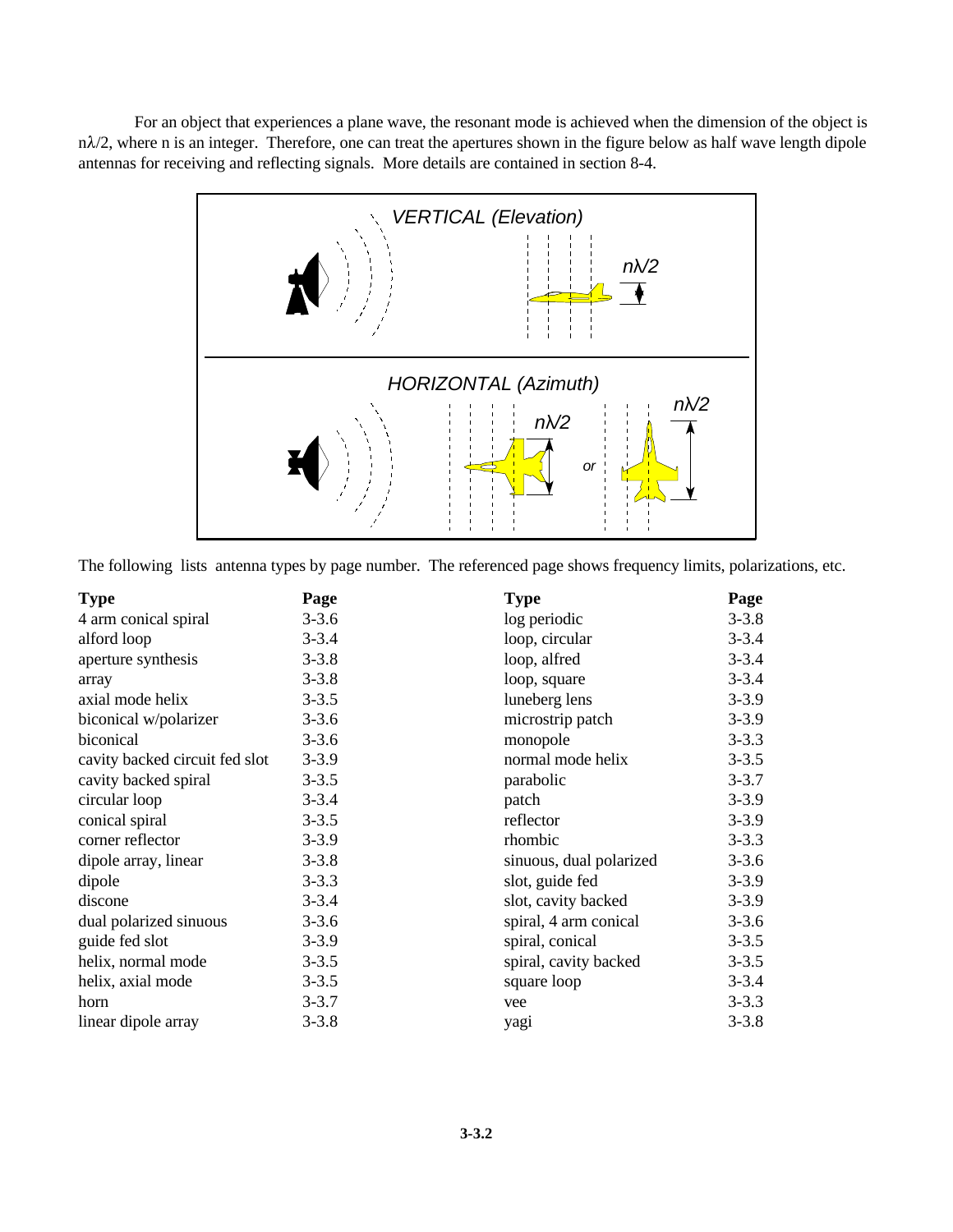| Antenna Type                                   | <b>Radiation Pattern</b> | Characteristics                                                                                                                                                                                                                                                                                                                                                   |
|------------------------------------------------|--------------------------|-------------------------------------------------------------------------------------------------------------------------------------------------------------------------------------------------------------------------------------------------------------------------------------------------------------------------------------------------------------------|
| <b>MONOPOLE</b><br>Ground Plane                | Elevation:<br>Azimuth:   | <b>Polarization: Linear</b><br>Vertical as shown<br><b>Typical Half-Power Beamwidth</b><br>$45$ deg x 360 deg<br>Typical Gain: 2-6 dB at best<br><b>Bandwidth: 10% or 1.1:1</b><br><b>Frequency Limit</b><br>Lower: None<br><b>Upper: None</b><br><b>Remarks:</b> Polarization changes to<br>horizontal if rotated to horizontal                                  |
| <b>N/2 DIPOLE</b><br>$\mathcal{L} = \lambda/2$ | Elevation:<br>Azimuth:   | <b>Polarization: Linear</b><br>Vertical as shown<br><b>Typical Half-Power Beamwidth</b><br>80 deg x 360 deg<br>Typical Gain: 2 dB<br><b>Bandwidth: 10% or 1.1:1</b><br><b>Frequency Limit</b><br>Lower: None<br><b>Upper:</b> 8 GHz (practical limit)<br>Remarks: Pattern and lobing changes<br>significantly with L/f. Used as a gain<br>reference $\leq$ 2 GHz. |

*Figure 1*



*Figure 2*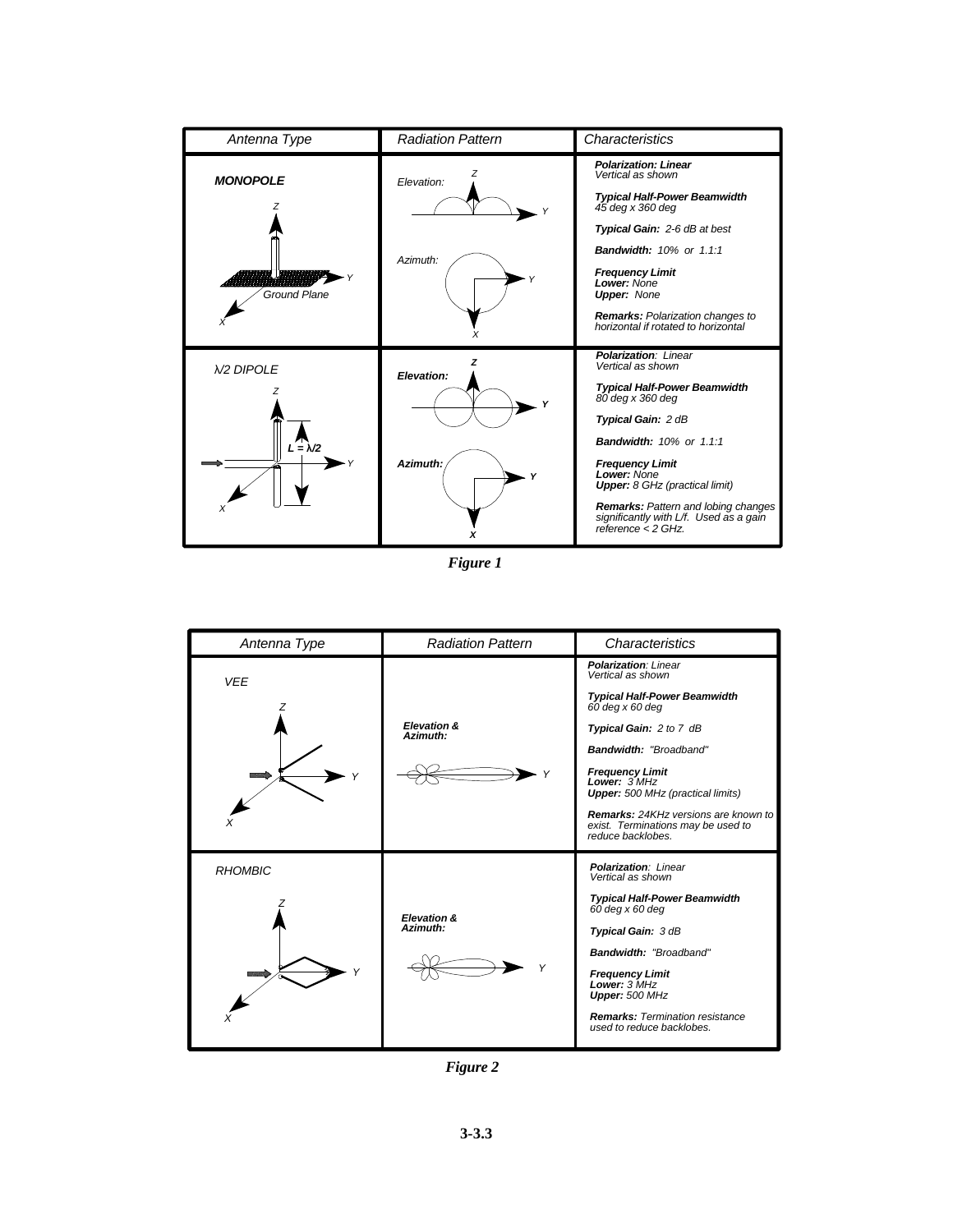| Antenna Type                                               | <b>Radiation Pattern</b>    | Characteristics                                                                                                                                                                                                                          |
|------------------------------------------------------------|-----------------------------|------------------------------------------------------------------------------------------------------------------------------------------------------------------------------------------------------------------------------------------|
| CIRCULAR LOOP<br>(Small)<br>x                              | Elevation:<br>Azimuth:<br>Х | <b>Polarization: Linear</b><br>Horizontal as shown<br><b>Typical Half-Power Beamwidth:</b><br>80 deg x 360 deg<br>Typical Gain: -2 to 2 dB<br><b>Bandwidth: 10% or 1.1:1</b><br><b>Frequency Limit:</b><br>Lower: 50 MHz<br>Upper: 1 GHz |
| SQUARE LOOP<br>$(Small)$ Z<br>$\lambda$ /4<br>$\lambda$ /4 | 7<br>Elevation:<br>Azimuth: | <b>Polarization: Linear</b><br>Horizontal as shown<br><b>Typical Half-Power Beamwidth:</b><br>100 deg x 360 deg<br>Typical Gain: 1-3 dB<br><b>Bandwidth: 10% or 1.1:1</b><br><b>Frequency Limit:</b><br>Lower: 50 MHz<br>Upper: 1 GHz    |

*Figure 3*



*Figure 4*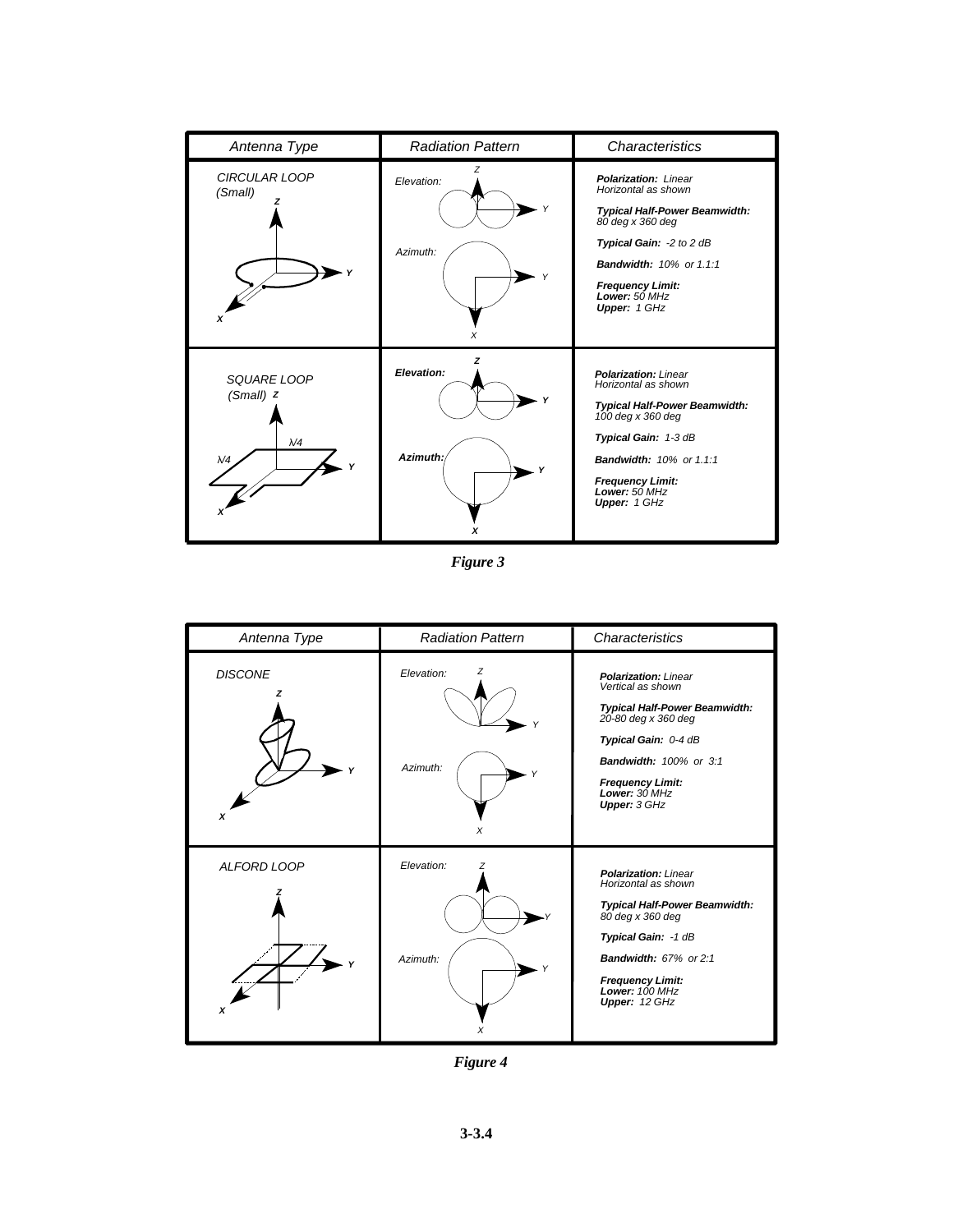| Antenna Type                                                                 | <b>Radiation Pattern</b> | Characteristics                                                                                                                                                                                                                                                           |
|------------------------------------------------------------------------------|--------------------------|---------------------------------------------------------------------------------------------------------------------------------------------------------------------------------------------------------------------------------------------------------------------------|
| <b>AXIAL MODE HELIX</b><br>$dia \approx \lambda / \pi$<br>spacing<br>/4<br>X | Elevation &<br>Azimuth   | <b>Polarization: Circular</b><br>Left hand as shown<br><b>Typical Half-Power Beamwidth:</b><br>50 deg x 50 deg<br>Typical Gain: 10 dB<br><b>Bandwidth: 52% or 1.7:1</b><br><b>Frequency Limit</b><br>Lower: 100 MHz<br>Upper: 3 GHz<br><b>Remarks:</b> Number of loops >3 |
| <b>NORMAL MODE HELIX</b><br>x                                                | Elevation:<br>Azimuth:   | Polarization:<br>Circular - with an ideal pitch to<br>diameter ratio.<br>Typical Half-Power Beamwidth:<br>$60$ deg x 360 deg<br>Typical Gain: 0 dB<br><b>Bandwidth: 5% or 1.05:1</b><br><b>Frequency Limit</b><br>Lower: $100$ MHz<br>Upper: 3 GHz                        |

*Figure 5*



*Figure 6*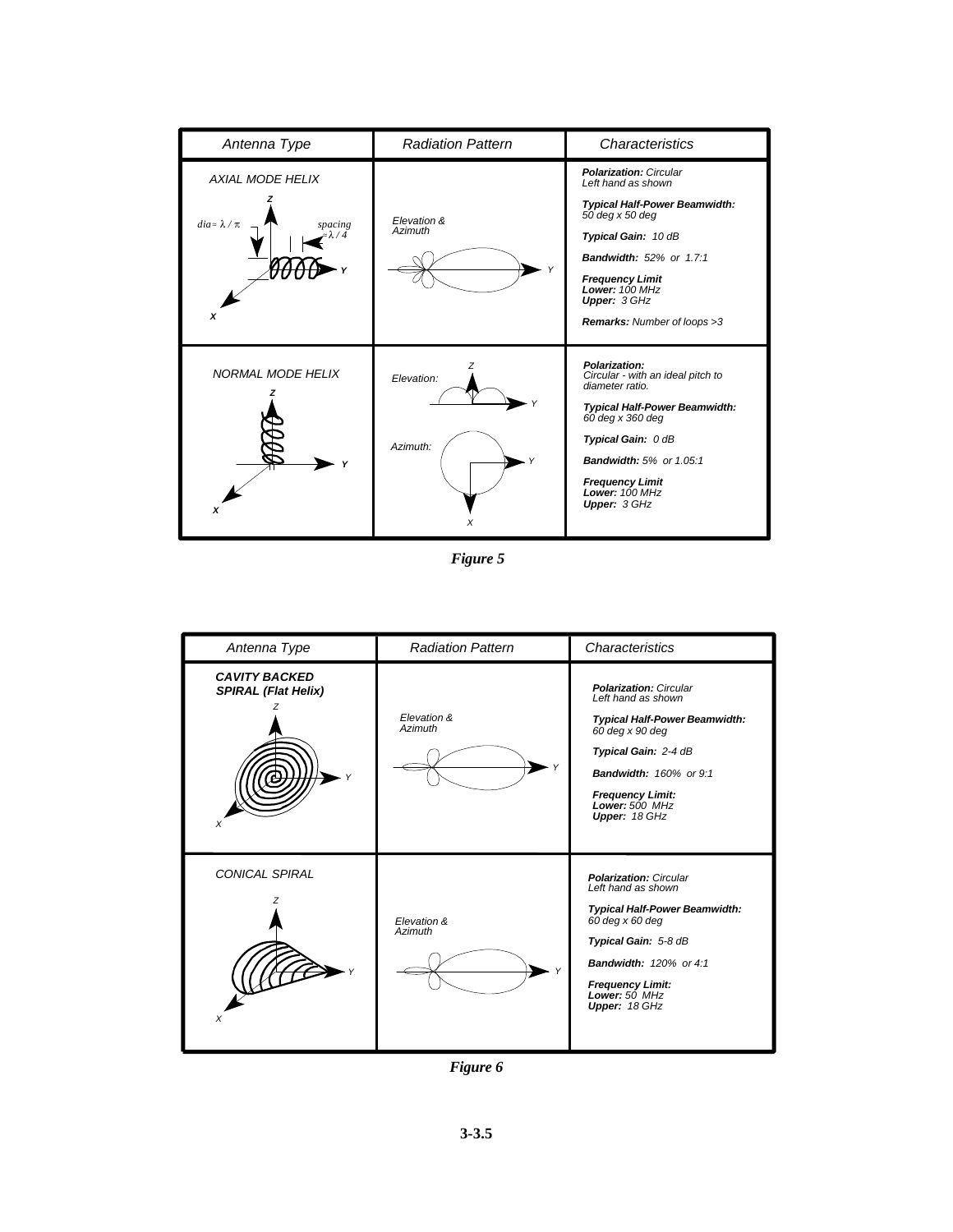| Antenna Type                  | <b>Radiation Pattern</b>           | Characteristics                                                                                                                                                                                                                                                                              |
|-------------------------------|------------------------------------|----------------------------------------------------------------------------------------------------------------------------------------------------------------------------------------------------------------------------------------------------------------------------------------------|
| <b>4 ARM CONICAL SPIRAL</b>   | Elevation:<br>z<br>Azimuth:<br>x   | <b>Polarization: Circular</b><br>Left hand as shown<br><b>Typical Half-Power Beamwidth:</b><br>50 deg x 360 deg<br>Typical Gain: 0 dB<br><b>Bandwidth: 120% or 4:1</b><br><b>Frequency Limit:</b><br>Lower: 500 MHz<br>Upper: 18 GHz                                                         |
| <b>DUAL POLARIZED SINUOUS</b> | Elevation &<br><b>Azimuth</b><br>Υ | <b>Polarization: Dual vertical or</b><br>horizontal or dual Circular right hand<br>or left hand with hybrid<br><b>Typical Half-Power Beamwidth:</b><br>75 deg x 75 deg<br>Typical Gain: 2 dB<br><b>Bandwidth: 163% or 10:1</b><br><b>Frequency Limit:</b><br>Lower: 500 MHz<br>Upper: 18 GHz |

*Figure 7*



*Figure 8*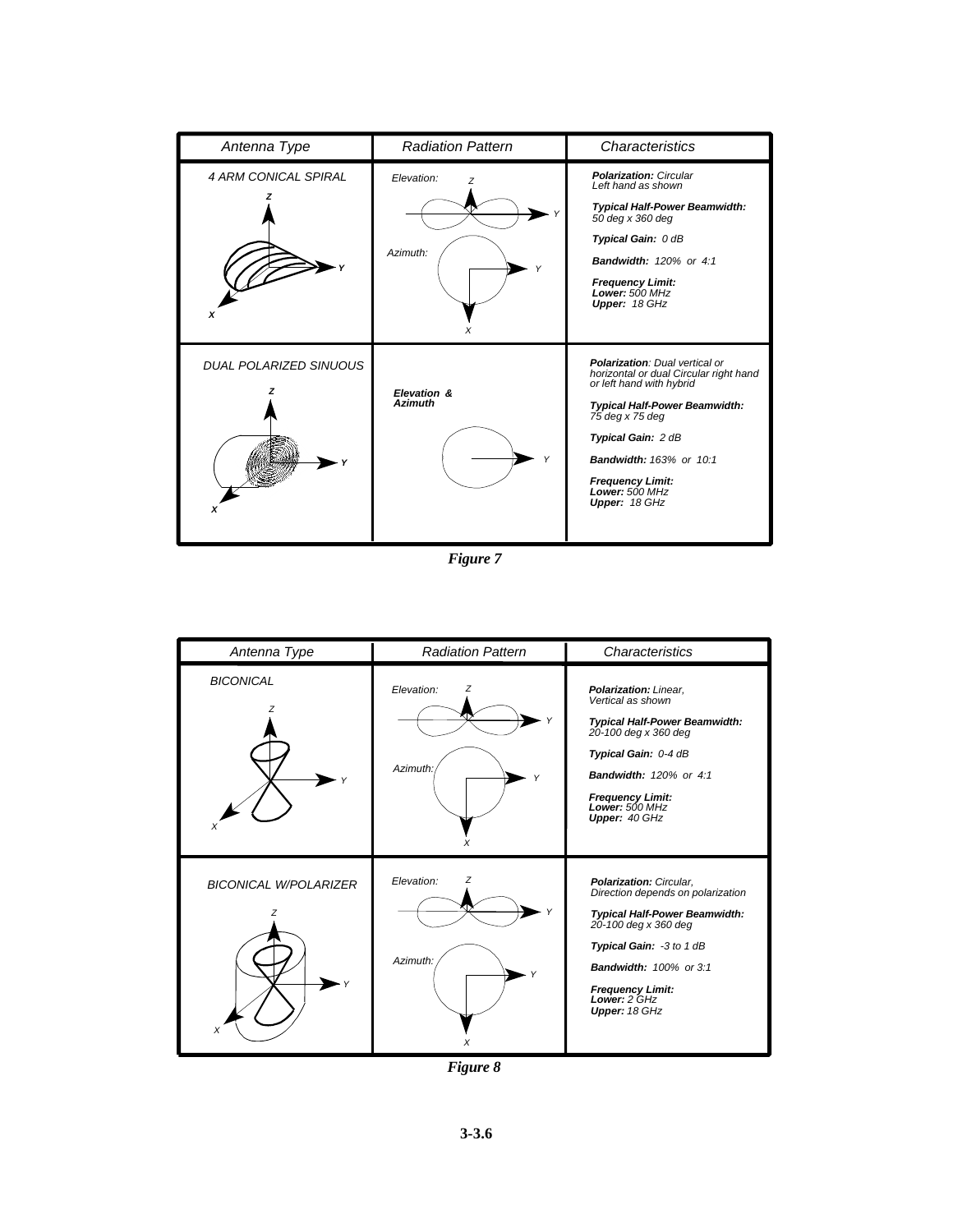| Antenna Type              | <b>Radiation Pattern</b>                                                                                             | Characteristics                                                                                                                                                                                                                                         |
|---------------------------|----------------------------------------------------------------------------------------------------------------------|---------------------------------------------------------------------------------------------------------------------------------------------------------------------------------------------------------------------------------------------------------|
| <b>HORN</b><br>7<br>àz    | Elevation:<br>3 dB beamwidth = 56 $\lambda^{\circ}$ /dz<br>Azimuth:<br>٧<br>3 dB beamwidth = $70 \lambda^{\circ}/dx$ | <b>Polarization: Linear</b><br><b>Typical Half-Power Beamwidth:</b><br>40 deg x 40 deg<br>Typical Gain: 5 to 20 dB<br>Bandwidth:<br>If ridged: 120% or 4:1<br>If not ridged: $67\%$ or 2:1<br><b>Frequency Limit:</b><br>Lower: 50 MHz<br>Upper: 40 GHz |
| <b>HORN W / POLARIZER</b> | 7<br>Elevation:<br>Azimuth:                                                                                          | Polarization: Circular,<br>Depends on polarizer<br>Typical Half-Power Beamwidth:<br>$40$ deg x $40$ deg<br>Typical Gain: 5 to 10 dB<br>Bandwidth: 60% or 2:1<br><b>Frequency Limit:</b><br>Lower: 2 GHz<br>Upper: 18 GHz                                |

*Figure 9*



*Figure 10*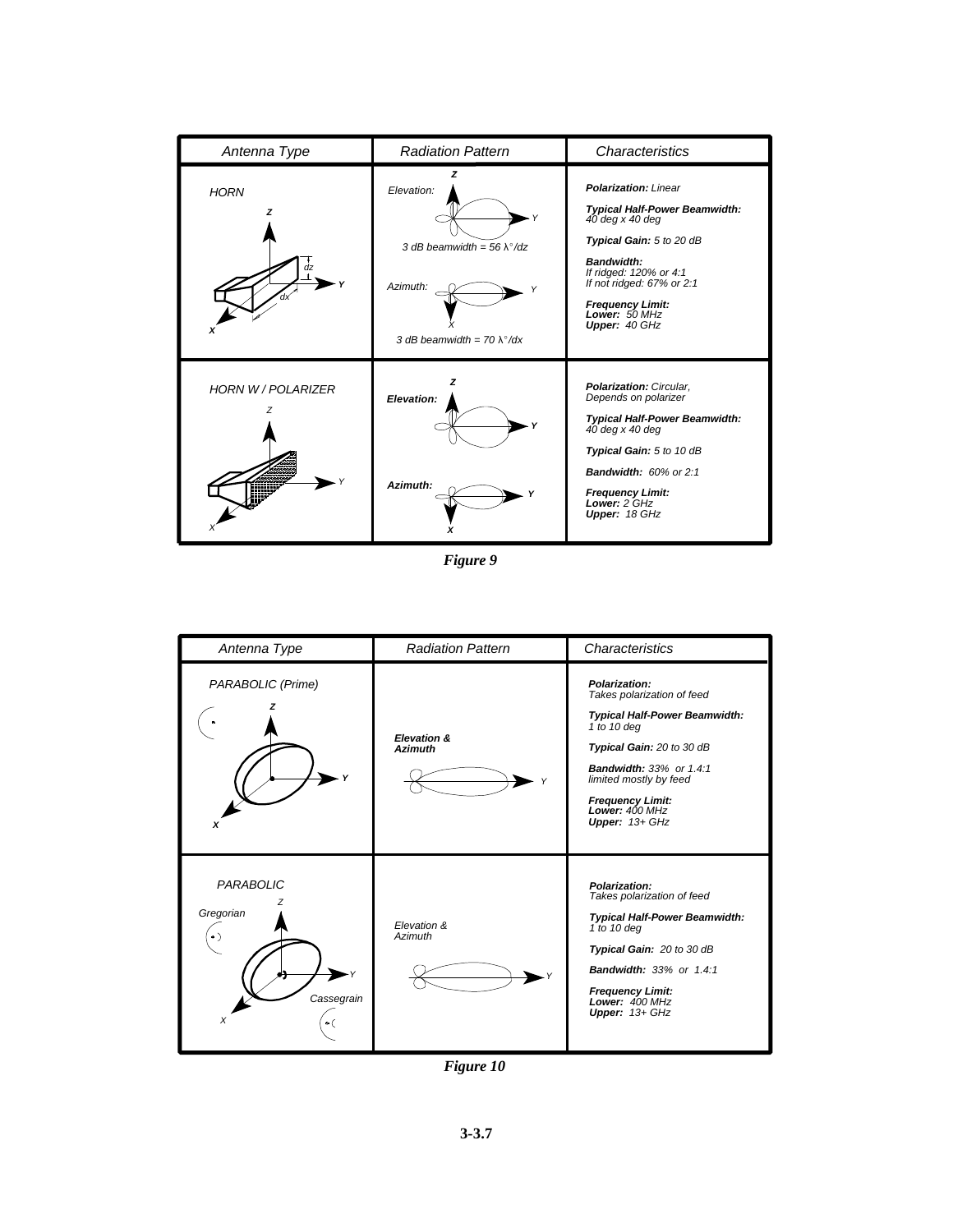| Antenna Type        | <b>Radiation Pattern</b>         | <b>Characteristics</b>                                                                                                                                                                                                                                                                                             |
|---------------------|----------------------------------|--------------------------------------------------------------------------------------------------------------------------------------------------------------------------------------------------------------------------------------------------------------------------------------------------------------------|
| YAGI                | Z<br>Elevation:<br>Azimuth:<br>X | <b>Polarization: Linear</b><br>Horizontal as shown<br><b>Typical Half-Power Beamwidth</b><br>50 deg X 50 deg<br>Typical Gain: 5 to 15 dB<br><b>Bandwidth: 5% or 1.05:1</b><br><b>Frequency Limit:</b><br>Lower: 50 MHz<br>Upper: 2 GHz                                                                             |
| <b>LOG PERIODIC</b> | z<br>Elevation:<br>Azimuth:      | <b>Polarization: Linear</b><br>Typical Half-Power Beamwidth:<br>$60$ deg x 80 deg<br>Typical Gain: 6 to 8 dB<br><b>Bandwidth: 163% or 10:1</b><br><b>Frequency Limit:</b><br>Lower: 3 MHz<br>Upper: 18 GHz<br><b>Remarks:</b> This array may be formed<br>with many shapes including dipoles or<br>toothed arrays. |

*Figure 11*



*Figure 12*